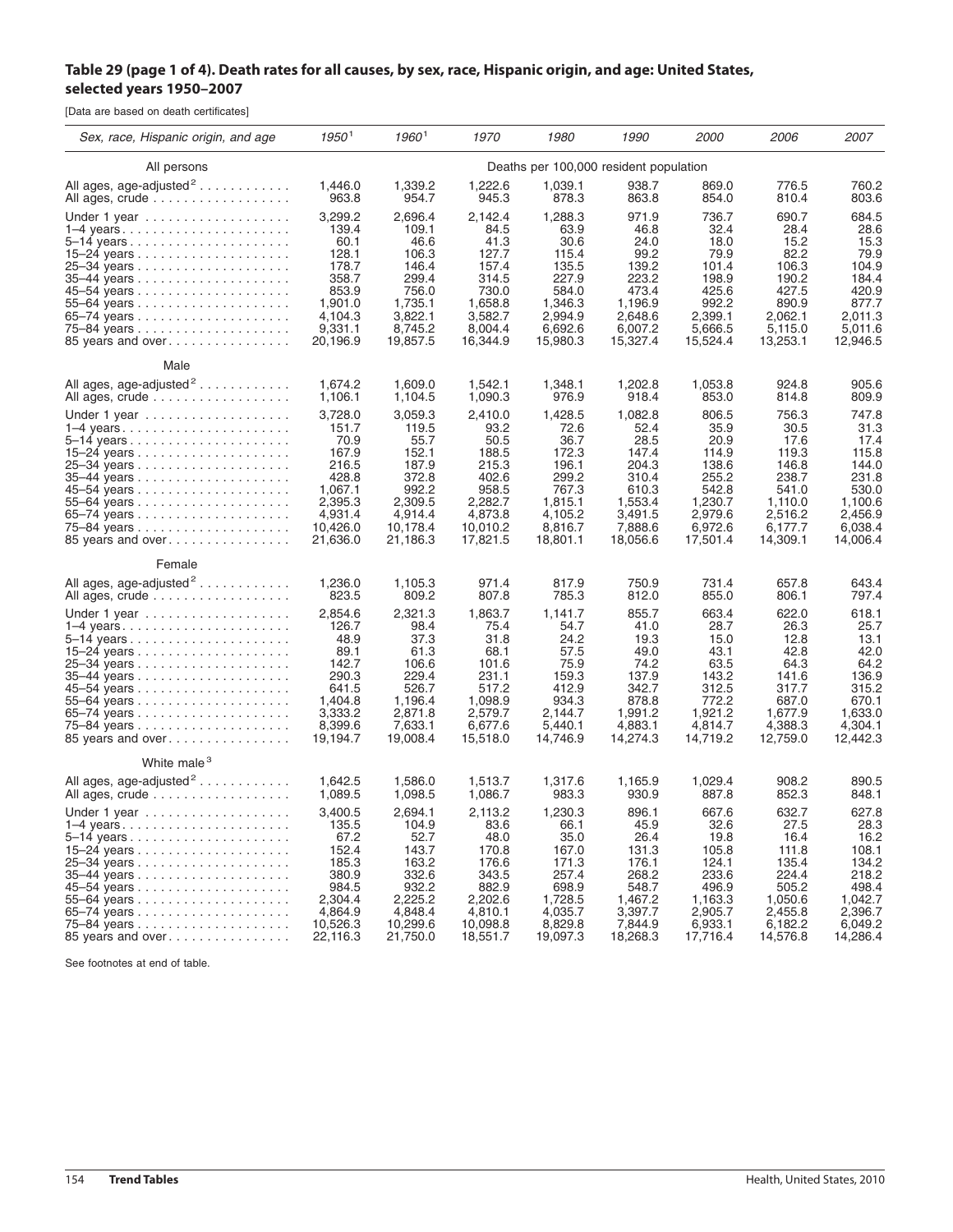## Table 29 (page 2 of 4). Death rates for all causes, by sex, race, Hispanic origin, and age: United States, **selected years 1950–2007**

[Data are based on death certificates]

| Sex, race, Hispanic origin, and age                                                     | 1950 <sup>1</sup>                                                                                                                                                                                                                                                                                                                                                                                                                                       | $1960^1$                                                                                                                                                                                                                                                                                                                                                                                     | 1970                                                                                                                                                                                                                                                                                                                                                                                                    | 1980                                                                                                        | 1990                                                                                                       | <i>2000</i>                                                                                                | <i>2006</i>                                                                                              | 2007                                                                                                     |
|-----------------------------------------------------------------------------------------|---------------------------------------------------------------------------------------------------------------------------------------------------------------------------------------------------------------------------------------------------------------------------------------------------------------------------------------------------------------------------------------------------------------------------------------------------------|----------------------------------------------------------------------------------------------------------------------------------------------------------------------------------------------------------------------------------------------------------------------------------------------------------------------------------------------------------------------------------------------|---------------------------------------------------------------------------------------------------------------------------------------------------------------------------------------------------------------------------------------------------------------------------------------------------------------------------------------------------------------------------------------------------------|-------------------------------------------------------------------------------------------------------------|------------------------------------------------------------------------------------------------------------|------------------------------------------------------------------------------------------------------------|----------------------------------------------------------------------------------------------------------|----------------------------------------------------------------------------------------------------------|
| Black or<br>African American male <sup>3</sup>                                          |                                                                                                                                                                                                                                                                                                                                                                                                                                                         |                                                                                                                                                                                                                                                                                                                                                                                              |                                                                                                                                                                                                                                                                                                                                                                                                         |                                                                                                             |                                                                                                            |                                                                                                            |                                                                                                          |                                                                                                          |
| All ages, age-adjusted <sup>2</sup>                                                     | Deaths per 100,000 resident population<br>1,873.9<br>1,697.8<br>1,644.5<br>1,909.1<br>1,811.1<br>1,403.5                                                                                                                                                                                                                                                                                                                                                |                                                                                                                                                                                                                                                                                                                                                                                              |                                                                                                                                                                                                                                                                                                                                                                                                         |                                                                                                             |                                                                                                            |                                                                                                            |                                                                                                          | 1,184.4                                                                                                  |
| All ages, crude                                                                         | 1,257.7                                                                                                                                                                                                                                                                                                                                                                                                                                                 | 1,181.7                                                                                                                                                                                                                                                                                                                                                                                      | 1,186.6                                                                                                                                                                                                                                                                                                                                                                                                 | 1,034.1                                                                                                     | 1,008.0                                                                                                    | 834.1                                                                                                      | 1,215.6<br>786.7                                                                                         | 775.6                                                                                                    |
| Under 1 year<br>$1-4$ years $4 \ldots \ldots \ldots \ldots \ldots$<br>85 years and over | $- - -$<br>1,412.6<br>95.1<br>289.7<br>503.5<br>878.1<br>1,905.0<br>3,773.2<br>5,310.3<br>10,101.9<br>---                                                                                                                                                                                                                                                                                                                                               | 5,306.8<br>208.5<br>75.1<br>212.0<br>402.5<br>762.0<br>1,624.8<br>3,316.4<br>5,798.7<br>8,605.1<br>14,844.8                                                                                                                                                                                                                                                                                  | 4,298.9<br>150.5<br>67.1<br>320.6<br>559.5<br>956.6<br>1,777.5<br>3,256.9<br>5,803.2<br>9,454.9<br>12,222.3                                                                                                                                                                                                                                                                                             | 2,586.7<br>110.5<br>47.4<br>209.1<br>407.3<br>689.8<br>1,479.9<br>2,873.0<br>5,131.1<br>9,231.6<br>16,098.8 | 2,112.4<br>85.8<br>41.2<br>252.2<br>430.8<br>699.6<br>1,261.0<br>2.618.4<br>4,946.1<br>9,129.5<br>16,954.9 | 1,567.6<br>54.5<br>28.2<br>181.4<br>261.0<br>453.0<br>1,017.7<br>2,080.1<br>4,253.5<br>8,486.0<br>16,791.0 | 1,407.1<br>47.1<br>24.8<br>171.3<br>254.2<br>392.3<br>921.9<br>1,891.8<br>3,669.2<br>7,393.2<br>13,206.0 | 1,363.2<br>45.3<br>24.6<br>168.1<br>240.3<br>378.9<br>876.7<br>1,870.8<br>3,604.9<br>7,169.0<br>12,964.7 |
| American Indian or<br>Alaska Native male <sup>3</sup>                                   |                                                                                                                                                                                                                                                                                                                                                                                                                                                         |                                                                                                                                                                                                                                                                                                                                                                                              |                                                                                                                                                                                                                                                                                                                                                                                                         |                                                                                                             |                                                                                                            |                                                                                                            |                                                                                                          |                                                                                                          |
| All ages, age-adjusted <sup>2</sup>                                                     | $  -$                                                                                                                                                                                                                                                                                                                                                                                                                                                   | $  -$                                                                                                                                                                                                                                                                                                                                                                                        | $- - -$                                                                                                                                                                                                                                                                                                                                                                                                 | 1,111.5                                                                                                     | 916.2                                                                                                      | 841.5                                                                                                      | 739.9                                                                                                    | 736.7                                                                                                    |
| All ages, crude                                                                         | $  -$                                                                                                                                                                                                                                                                                                                                                                                                                                                   | $  -$                                                                                                                                                                                                                                                                                                                                                                                        | - - -                                                                                                                                                                                                                                                                                                                                                                                                   | 597.1                                                                                                       | 476.4                                                                                                      | 415.6                                                                                                      | 477.1                                                                                                    | 488.2                                                                                                    |
| Under 1 year                                                                            | $  -$                                                                                                                                                                                                                                                                                                                                                                                                                                                   | $  -$                                                                                                                                                                                                                                                                                                                                                                                        | - - -                                                                                                                                                                                                                                                                                                                                                                                                   | 1,598.1                                                                                                     | 1,056.6<br>77.4<br>33.4<br>219.8<br>256.1<br>365.4                                                         | 700.2<br>44.9<br>20.2                                                                                      | 1,057.8                                                                                                  | 1,009.9                                                                                                  |
| 1–4 years                                                                               | $  -$<br>$- - -$                                                                                                                                                                                                                                                                                                                                                                                                                                        | $  -$<br>$  -$                                                                                                                                                                                                                                                                                                                                                                               | $\frac{1}{2} \left( \frac{1}{2} \right) \frac{1}{2} \left( \frac{1}{2} \right)$<br>$- - -$                                                                                                                                                                                                                                                                                                              | 82.7<br>43.7                                                                                                |                                                                                                            |                                                                                                            | 58.1                                                                                                     | 63.6<br>23.2                                                                                             |
|                                                                                         | $  -$                                                                                                                                                                                                                                                                                                                                                                                                                                                   | $- - -$                                                                                                                                                                                                                                                                                                                                                                                      | $  -$                                                                                                                                                                                                                                                                                                                                                                                                   | 311.1                                                                                                       |                                                                                                            | 136.2                                                                                                      | 17.2<br>156.1                                                                                            | 143.7                                                                                                    |
|                                                                                         | - - -                                                                                                                                                                                                                                                                                                                                                                                                                                                   | $  -$                                                                                                                                                                                                                                                                                                                                                                                        | - - -                                                                                                                                                                                                                                                                                                                                                                                                   | 360.6                                                                                                       |                                                                                                            | 179.1                                                                                                      | 194.0                                                                                                    | 198.3                                                                                                    |
|                                                                                         | $  -$                                                                                                                                                                                                                                                                                                                                                                                                                                                   | $  -$                                                                                                                                                                                                                                                                                                                                                                                        | $- - -$                                                                                                                                                                                                                                                                                                                                                                                                 | 556.8                                                                                                       |                                                                                                            | 295.2                                                                                                      | 338.5                                                                                                    | 332.5                                                                                                    |
|                                                                                         | $  -$                                                                                                                                                                                                                                                                                                                                                                                                                                                   | $- - -$                                                                                                                                                                                                                                                                                                                                                                                      | $\frac{1}{2} \left( \frac{1}{2} \right) \frac{1}{2} \left( \frac{1}{2} \right)$                                                                                                                                                                                                                                                                                                                         | 871.3                                                                                                       | 619.9                                                                                                      | 520.0                                                                                                      | 591.9                                                                                                    | 573.0                                                                                                    |
|                                                                                         | - - -<br>$  -$                                                                                                                                                                                                                                                                                                                                                                                                                                          | $- - -$<br>$  -$                                                                                                                                                                                                                                                                                                                                                                             | $- - -$<br>$\frac{1}{2} \left( \frac{1}{2} \right) \frac{1}{2} \left( \frac{1}{2} \right)$                                                                                                                                                                                                                                                                                                              | 1,547.5<br>2,968.4                                                                                          | 1,211.3<br>2,461.7                                                                                         | 1,090.4<br>2,478.3                                                                                         | 1,029.5<br>2,146.7                                                                                       | 1,037.0<br>2,131.7                                                                                       |
|                                                                                         | $  -$                                                                                                                                                                                                                                                                                                                                                                                                                                                   | $- - -$                                                                                                                                                                                                                                                                                                                                                                                      | $\frac{1}{2} \frac{1}{2} \frac{1}{2} \frac{1}{2} \frac{1}{2} \frac{1}{2} \frac{1}{2} \frac{1}{2} \frac{1}{2} \frac{1}{2} \frac{1}{2} \frac{1}{2} \frac{1}{2} \frac{1}{2} \frac{1}{2} \frac{1}{2} \frac{1}{2} \frac{1}{2} \frac{1}{2} \frac{1}{2} \frac{1}{2} \frac{1}{2} \frac{1}{2} \frac{1}{2} \frac{1}{2} \frac{1}{2} \frac{1}{2} \frac{1}{2} \frac{1}{2} \frac{1}{2} \frac{1}{2} \frac{$            | 5.607.0                                                                                                     | 5,389.2                                                                                                    | 5,351.2                                                                                                    | 4,198.0                                                                                                  | 4,193.4                                                                                                  |
| 85 years and over                                                                       | ---                                                                                                                                                                                                                                                                                                                                                                                                                                                     | $  -$                                                                                                                                                                                                                                                                                                                                                                                        | $- - -$                                                                                                                                                                                                                                                                                                                                                                                                 | 12,635.2                                                                                                    | 11,243.9                                                                                                   | 10,725.8                                                                                                   | 7,540.2                                                                                                  | 7,638.6                                                                                                  |
| Asian or<br>Pacific Islander male <sup>3</sup>                                          |                                                                                                                                                                                                                                                                                                                                                                                                                                                         |                                                                                                                                                                                                                                                                                                                                                                                              |                                                                                                                                                                                                                                                                                                                                                                                                         |                                                                                                             |                                                                                                            |                                                                                                            |                                                                                                          |                                                                                                          |
| All ages, age-adjusted <sup>2</sup>                                                     | - - -                                                                                                                                                                                                                                                                                                                                                                                                                                                   | - - -                                                                                                                                                                                                                                                                                                                                                                                        | ---                                                                                                                                                                                                                                                                                                                                                                                                     | 786.5                                                                                                       | 716.4                                                                                                      | 624.2                                                                                                      | 516.0                                                                                                    | 499.2                                                                                                    |
| All ages, crude                                                                         | $  -$                                                                                                                                                                                                                                                                                                                                                                                                                                                   | $  -$                                                                                                                                                                                                                                                                                                                                                                                        | - - -                                                                                                                                                                                                                                                                                                                                                                                                   | 375.3                                                                                                       | 334.3                                                                                                      | 332.9                                                                                                      | 330.6                                                                                                    | 331.4                                                                                                    |
| Under 1 year                                                                            | $- - -$                                                                                                                                                                                                                                                                                                                                                                                                                                                 | $  -$                                                                                                                                                                                                                                                                                                                                                                                        | $  -$                                                                                                                                                                                                                                                                                                                                                                                                   | 816.5                                                                                                       | 605.3                                                                                                      | 529.4                                                                                                      | 469.7                                                                                                    | 483.5                                                                                                    |
| $1-4$ years                                                                             | $  -$                                                                                                                                                                                                                                                                                                                                                                                                                                                   | $  -$                                                                                                                                                                                                                                                                                                                                                                                        | $\frac{1}{2} \left( \frac{1}{2} \right) \frac{1}{2} \left( \frac{1}{2} \right)$                                                                                                                                                                                                                                                                                                                         | 50.9                                                                                                        | 45.0                                                                                                       | 23.3                                                                                                       | 18.1                                                                                                     | 25.3                                                                                                     |
|                                                                                         | $  -$                                                                                                                                                                                                                                                                                                                                                                                                                                                   | $  -$                                                                                                                                                                                                                                                                                                                                                                                        | $- - -$                                                                                                                                                                                                                                                                                                                                                                                                 | 23.4                                                                                                        | 20.7<br>76.0<br>79.6<br>130.8<br>287.1<br>789.1                                                            | 12.9<br>55.2                                                                                               | 11.3                                                                                                     | 12.2                                                                                                     |
|                                                                                         | $  -$                                                                                                                                                                                                                                                                                                                                                                                                                                                   | $- - -$<br>$  -$                                                                                                                                                                                                                                                                                                                                                                             | $  -$                                                                                                                                                                                                                                                                                                                                                                                                   | 80.8                                                                                                        |                                                                                                            |                                                                                                            | 61.7                                                                                                     | 61.0                                                                                                     |
|                                                                                         | $  -$<br>$  -$                                                                                                                                                                                                                                                                                                                                                                                                                                          | $  -$                                                                                                                                                                                                                                                                                                                                                                                        | $\frac{1}{2} \left( \frac{1}{2} \right) \frac{1}{2} \left( \frac{1}{2} \right)$<br>- - -                                                                                                                                                                                                                                                                                                                | 83.5<br>128.3                                                                                               |                                                                                                            | 55.0<br>104.9                                                                                              | 54.2<br>88.5                                                                                             | 50.1<br>88.9                                                                                             |
|                                                                                         | $  -$                                                                                                                                                                                                                                                                                                                                                                                                                                                   | $- - -$                                                                                                                                                                                                                                                                                                                                                                                      | $  -$                                                                                                                                                                                                                                                                                                                                                                                                   | 342.3<br>881.1<br>2,236.1                                                                                   |                                                                                                            | 249.7<br>642.4<br>1,661.0<br>4,328.2<br>12,125.3                                                           | 232.5                                                                                                    | 229.1<br>523.1<br>1,304.7<br>3,538.4<br>8,918.0                                                          |
|                                                                                         | $  -$                                                                                                                                                                                                                                                                                                                                                                                                                                                   | $  -$                                                                                                                                                                                                                                                                                                                                                                                        | $\frac{1}{2} \left( \frac{1}{2} \right) \frac{1}{2} \left( \frac{1}{2} \right)$                                                                                                                                                                                                                                                                                                                         |                                                                                                             |                                                                                                            |                                                                                                            | 550.7                                                                                                    |                                                                                                          |
|                                                                                         | $  -$                                                                                                                                                                                                                                                                                                                                                                                                                                                   | $  -$                                                                                                                                                                                                                                                                                                                                                                                        | - - -                                                                                                                                                                                                                                                                                                                                                                                                   |                                                                                                             | 2,041.4                                                                                                    |                                                                                                            | 1,329.2                                                                                                  |                                                                                                          |
| 85 years and over                                                                       | $  -$<br>$\frac{1}{2} \left( \frac{1}{2} \right) + \frac{1}{2} \left( \frac{1}{2} \right) + \frac{1}{2} \left( \frac{1}{2} \right) + \frac{1}{2} \left( \frac{1}{2} \right) + \frac{1}{2} \left( \frac{1}{2} \right) + \frac{1}{2} \left( \frac{1}{2} \right) + \frac{1}{2} \left( \frac{1}{2} \right) + \frac{1}{2} \left( \frac{1}{2} \right) + \frac{1}{2} \left( \frac{1}{2} \right) + \frac{1}{2} \left( \frac{1}{2} \right) + \frac{1}{2} \left($ | $  -$<br>$- - -$                                                                                                                                                                                                                                                                                                                                                                             | $- - -$<br>$\frac{1}{2} \frac{1}{2} \frac{1}{2} \frac{1}{2} \frac{1}{2} \frac{1}{2} \frac{1}{2} \frac{1}{2} \frac{1}{2} \frac{1}{2} \frac{1}{2} \frac{1}{2} \frac{1}{2} \frac{1}{2} \frac{1}{2} \frac{1}{2} \frac{1}{2} \frac{1}{2} \frac{1}{2} \frac{1}{2} \frac{1}{2} \frac{1}{2} \frac{1}{2} \frac{1}{2} \frac{1}{2} \frac{1}{2} \frac{1}{2} \frac{1}{2} \frac{1}{2} \frac{1}{2} \frac{1}{2} \frac{$ | 5,389.5<br>13,753.6                                                                                         | 5,008.6<br>12,446.3                                                                                        |                                                                                                            | 3,606.4<br>9,524.7                                                                                       |                                                                                                          |
|                                                                                         |                                                                                                                                                                                                                                                                                                                                                                                                                                                         |                                                                                                                                                                                                                                                                                                                                                                                              |                                                                                                                                                                                                                                                                                                                                                                                                         |                                                                                                             |                                                                                                            |                                                                                                            |                                                                                                          |                                                                                                          |
| Hispanic or Latino male 3,6                                                             |                                                                                                                                                                                                                                                                                                                                                                                                                                                         |                                                                                                                                                                                                                                                                                                                                                                                              |                                                                                                                                                                                                                                                                                                                                                                                                         |                                                                                                             |                                                                                                            |                                                                                                            |                                                                                                          |                                                                                                          |
| All ages, age-adjusted <sup>2</sup>                                                     | ---                                                                                                                                                                                                                                                                                                                                                                                                                                                     | - - -                                                                                                                                                                                                                                                                                                                                                                                        | - - -                                                                                                                                                                                                                                                                                                                                                                                                   | - - -                                                                                                       | 886.4                                                                                                      | 818.1                                                                                                      | 675.6                                                                                                    | 654.5                                                                                                    |
| All ages, crude                                                                         | $  -$                                                                                                                                                                                                                                                                                                                                                                                                                                                   | $\frac{1}{2} \frac{1}{2} \frac{1}{2} \frac{1}{2} \frac{1}{2} \frac{1}{2} \frac{1}{2} \frac{1}{2} \frac{1}{2} \frac{1}{2} \frac{1}{2} \frac{1}{2} \frac{1}{2} \frac{1}{2} \frac{1}{2} \frac{1}{2} \frac{1}{2} \frac{1}{2} \frac{1}{2} \frac{1}{2} \frac{1}{2} \frac{1}{2} \frac{1}{2} \frac{1}{2} \frac{1}{2} \frac{1}{2} \frac{1}{2} \frac{1}{2} \frac{1}{2} \frac{1}{2} \frac{1}{2} \frac{$ | $- - -$                                                                                                                                                                                                                                                                                                                                                                                                 | $  -$                                                                                                       | 411.6                                                                                                      | 331.3                                                                                                      | 323.9                                                                                                    | 321.8                                                                                                    |
| Under 1 year                                                                            | $  -$                                                                                                                                                                                                                                                                                                                                                                                                                                                   | - - -                                                                                                                                                                                                                                                                                                                                                                                        | - - -                                                                                                                                                                                                                                                                                                                                                                                                   | - - -                                                                                                       | 921.8                                                                                                      | 637.1                                                                                                      | 640.7                                                                                                    | 632.7                                                                                                    |
| $1-4$ years                                                                             | $  -$<br>$  -$                                                                                                                                                                                                                                                                                                                                                                                                                                          | $  -$<br>$  -$                                                                                                                                                                                                                                                                                                                                                                               | - - -<br>- - -                                                                                                                                                                                                                                                                                                                                                                                          | $  -$<br>$  -$                                                                                              | 53.8                                                                                                       | 31.5                                                                                                       | 28.8                                                                                                     | 28.0                                                                                                     |
|                                                                                         | $  -$                                                                                                                                                                                                                                                                                                                                                                                                                                                   | $  -$                                                                                                                                                                                                                                                                                                                                                                                        | - - -                                                                                                                                                                                                                                                                                                                                                                                                   | $- - -$                                                                                                     | 26.0<br>159.3                                                                                              | 17.9<br>107.7                                                                                              | 16.4<br>120.7                                                                                            | 15.8<br>115.3                                                                                            |
|                                                                                         | $  -$                                                                                                                                                                                                                                                                                                                                                                                                                                                   | - - -                                                                                                                                                                                                                                                                                                                                                                                        | - - -                                                                                                                                                                                                                                                                                                                                                                                                   | - - -                                                                                                       | 234.0                                                                                                      | 120.2                                                                                                      | 112.7                                                                                                    | 110.1                                                                                                    |
|                                                                                         | $  -$                                                                                                                                                                                                                                                                                                                                                                                                                                                   | - - -                                                                                                                                                                                                                                                                                                                                                                                        | - - -                                                                                                                                                                                                                                                                                                                                                                                                   | $- - -$                                                                                                     | 341.8                                                                                                      | 211.0                                                                                                      | 176.5                                                                                                    | 166.3                                                                                                    |
|                                                                                         | $  -$                                                                                                                                                                                                                                                                                                                                                                                                                                                   | $  -$                                                                                                                                                                                                                                                                                                                                                                                        | $  -$                                                                                                                                                                                                                                                                                                                                                                                                   | $- - -$                                                                                                     | 533.9                                                                                                      | 439.0                                                                                                      | 403.8                                                                                                    | 399.2                                                                                                    |
|                                                                                         | $  -$<br>$  -$                                                                                                                                                                                                                                                                                                                                                                                                                                          | $  -$<br>$  -$                                                                                                                                                                                                                                                                                                                                                                               | - - -<br>- - -                                                                                                                                                                                                                                                                                                                                                                                          | $- - -$<br>---                                                                                              | 1,123.7                                                                                                    | 965.7                                                                                                      | 843.6                                                                                                    | 831.4<br>1,862.7                                                                                         |
|                                                                                         | $- - -$                                                                                                                                                                                                                                                                                                                                                                                                                                                 | $- - -$                                                                                                                                                                                                                                                                                                                                                                                      | $- - -$                                                                                                                                                                                                                                                                                                                                                                                                 | $- - -$                                                                                                     | 2,368.2<br>5,369.1                                                                                         | 2,287.9<br>5,395.3                                                                                         | 1,910.7<br>4,492.6                                                                                       | 4,364.8                                                                                                  |
| 85 years and over                                                                       | $\frac{1}{2} \frac{1}{2} \frac{1}{2} \frac{1}{2} \frac{1}{2} \frac{1}{2} \frac{1}{2} \frac{1}{2} \frac{1}{2} \frac{1}{2} \frac{1}{2} \frac{1}{2} \frac{1}{2} \frac{1}{2} \frac{1}{2} \frac{1}{2} \frac{1}{2} \frac{1}{2} \frac{1}{2} \frac{1}{2} \frac{1}{2} \frac{1}{2} \frac{1}{2} \frac{1}{2} \frac{1}{2} \frac{1}{2} \frac{1}{2} \frac{1}{2} \frac{1}{2} \frac{1}{2} \frac{1}{2} \frac{$                                                            | $\frac{1}{2} \left( \frac{1}{2} \right) \frac{1}{2} \left( \frac{1}{2} \right)$                                                                                                                                                                                                                                                                                                              | $\frac{1}{2} \frac{1}{2} \frac{1}{2} \frac{1}{2} \frac{1}{2} \frac{1}{2} \frac{1}{2} \frac{1}{2} \frac{1}{2} \frac{1}{2} \frac{1}{2} \frac{1}{2} \frac{1}{2} \frac{1}{2} \frac{1}{2} \frac{1}{2} \frac{1}{2} \frac{1}{2} \frac{1}{2} \frac{1}{2} \frac{1}{2} \frac{1}{2} \frac{1}{2} \frac{1}{2} \frac{1}{2} \frac{1}{2} \frac{1}{2} \frac{1}{2} \frac{1}{2} \frac{1}{2} \frac{1}{2} \frac{$            | $- - -$                                                                                                     | 12,272.1                                                                                                   | 13,086.2                                                                                                   | 9,435.5                                                                                                  | 8,953.7                                                                                                  |

See footnotes at end of table.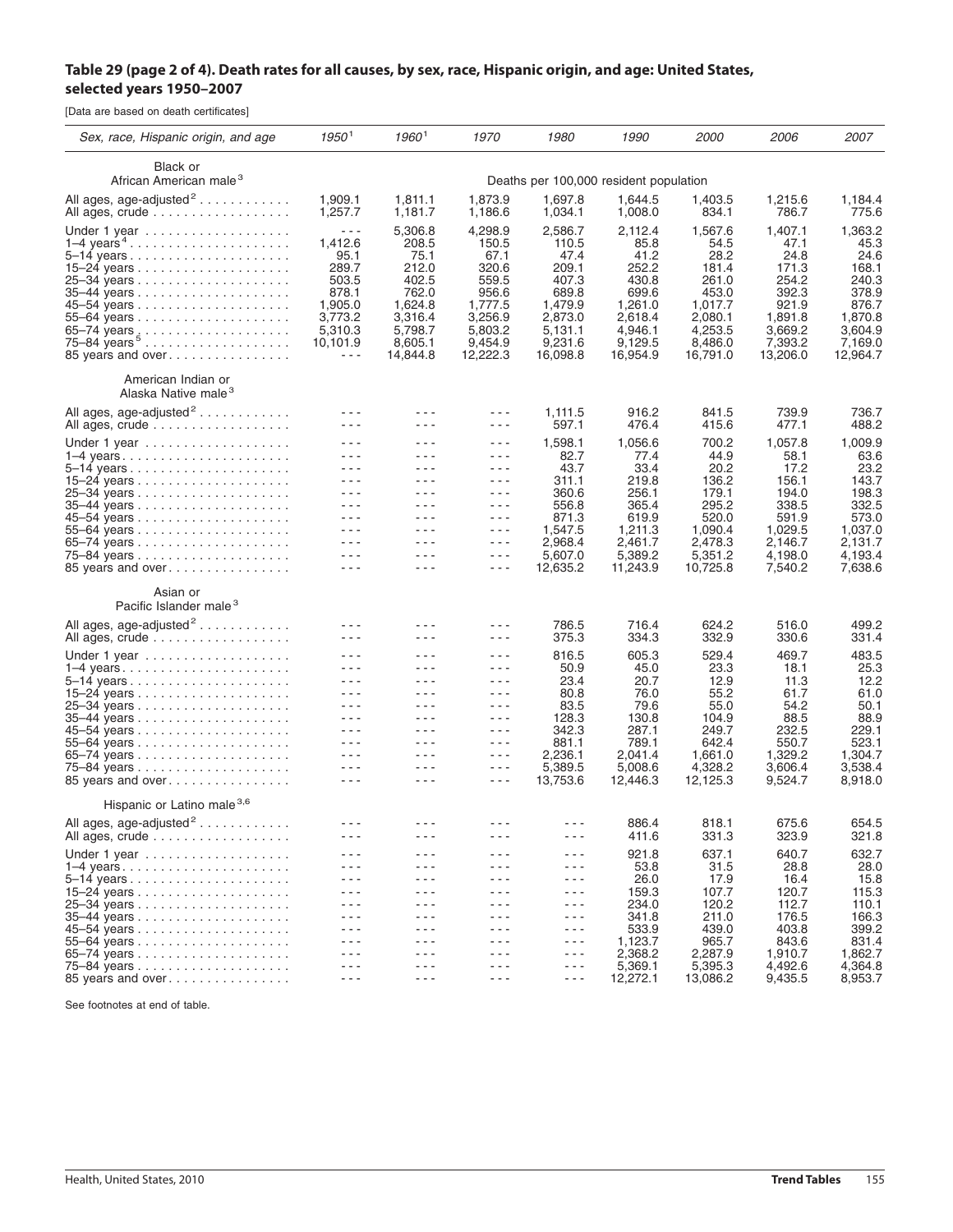## Table 29 (page 3 of 4). Death rates for all causes, by sex, race, Hispanic origin, and age: United States, **selected years 1950–2007**

[Data are based on death certificates]

| Sex, race, Hispanic origin, and age                           | 1950 <sup>1</sup>                                                                                                                                                                                                                                                                                                                                                                                                                                                                             | 19601                                                                                                                                                                                                                                                                                                                                                                                                                                     | 1970                                                                                                                                                                                                                                                                                                                                                                                                  | 1980                                                                                                    | 1990                                                                                                    | <i>2000</i>                                                                                             | <i>2006</i>                                                                                             | 2007                                                                                                    |
|---------------------------------------------------------------|-----------------------------------------------------------------------------------------------------------------------------------------------------------------------------------------------------------------------------------------------------------------------------------------------------------------------------------------------------------------------------------------------------------------------------------------------------------------------------------------------|-------------------------------------------------------------------------------------------------------------------------------------------------------------------------------------------------------------------------------------------------------------------------------------------------------------------------------------------------------------------------------------------------------------------------------------------|-------------------------------------------------------------------------------------------------------------------------------------------------------------------------------------------------------------------------------------------------------------------------------------------------------------------------------------------------------------------------------------------------------|---------------------------------------------------------------------------------------------------------|---------------------------------------------------------------------------------------------------------|---------------------------------------------------------------------------------------------------------|---------------------------------------------------------------------------------------------------------|---------------------------------------------------------------------------------------------------------|
| White, not Hispanic<br>or Latino male <sup>6</sup>            | Deaths per 100,000 resident population                                                                                                                                                                                                                                                                                                                                                                                                                                                        |                                                                                                                                                                                                                                                                                                                                                                                                                                           |                                                                                                                                                                                                                                                                                                                                                                                                       |                                                                                                         |                                                                                                         |                                                                                                         |                                                                                                         |                                                                                                         |
| All ages, age-adjusted <sup>2</sup><br>All ages, crude        | - - -<br>$- - -$                                                                                                                                                                                                                                                                                                                                                                                                                                                                              | - - -<br>$  -$                                                                                                                                                                                                                                                                                                                                                                                                                            | - - -<br>$\frac{1}{2} \frac{1}{2} \frac{1}{2} \frac{1}{2} \frac{1}{2} \frac{1}{2} \frac{1}{2} \frac{1}{2} \frac{1}{2} \frac{1}{2} \frac{1}{2} \frac{1}{2} \frac{1}{2} \frac{1}{2} \frac{1}{2} \frac{1}{2} \frac{1}{2} \frac{1}{2} \frac{1}{2} \frac{1}{2} \frac{1}{2} \frac{1}{2} \frac{1}{2} \frac{1}{2} \frac{1}{2} \frac{1}{2} \frac{1}{2} \frac{1}{2} \frac{1}{2} \frac{1}{2} \frac{1}{2} \frac{$ | - - -<br>- - -                                                                                          | 1,170.9<br>985.9                                                                                        | 1,035.4<br>978.5                                                                                        | 922.8<br>962.0                                                                                          | 906.8<br>960.4                                                                                          |
| Under 1 year                                                  | - - -<br>$  -$                                                                                                                                                                                                                                                                                                                                                                                                                                                                                | .<br>---                                                                                                                                                                                                                                                                                                                                                                                                                                  | - - -<br>- - -                                                                                                                                                                                                                                                                                                                                                                                        | - - -<br>- - -                                                                                          | 865.4<br>43.8                                                                                           | 658.7<br>32.4                                                                                           | 621.9<br>26.7                                                                                           | 616.8<br>28.1                                                                                           |
|                                                               | - - -<br>$  -$<br>$  -$                                                                                                                                                                                                                                                                                                                                                                                                                                                                       | - - -<br>$  -$<br>$  -$                                                                                                                                                                                                                                                                                                                                                                                                                   | - - -<br>- - -<br>- - -                                                                                                                                                                                                                                                                                                                                                                               | - - -<br>- - -<br>- - -                                                                                 | 25.7<br>123.4<br>165.3                                                                                  | 20.0<br>103.5<br>123.0                                                                                  | 16.2<br>107.6<br>141.1                                                                                  | 16.1<br>104.6<br>140.8                                                                                  |
|                                                               | - - -<br>- - -<br>---                                                                                                                                                                                                                                                                                                                                                                                                                                                                         | - - -<br>- - -<br>- - -                                                                                                                                                                                                                                                                                                                                                                                                                   | - - -<br>$  -$<br>- - -                                                                                                                                                                                                                                                                                                                                                                               | - - -<br>- - -<br>- - -                                                                                 | 257.1<br>544.5                                                                                          | 233.9<br>497.7                                                                                          | 233.1<br>515.1                                                                                          | 228.4<br>508.7                                                                                          |
|                                                               | - - -<br>- - -                                                                                                                                                                                                                                                                                                                                                                                                                                                                                | - - -<br>$- - -$                                                                                                                                                                                                                                                                                                                                                                                                                          | - - -<br>- - -                                                                                                                                                                                                                                                                                                                                                                                        | - - -<br>- - -                                                                                          | 1,479.7<br>3,434.5<br>7,920.4                                                                           | 1,170.9<br>2,930.5<br>6,977.8                                                                           | 1,064.0<br>2,490.3<br>6,278.3                                                                           | 1,057.5<br>2,432.7<br>6,152.7                                                                           |
| 85 years and over<br>White female <sup>3</sup>                | ---                                                                                                                                                                                                                                                                                                                                                                                                                                                                                           | - - -                                                                                                                                                                                                                                                                                                                                                                                                                                     | - - -                                                                                                                                                                                                                                                                                                                                                                                                 | $- - -$                                                                                                 | 18,505.4                                                                                                | 17,853.2                                                                                                | 14,841.1                                                                                                | 14,588.3                                                                                                |
| All ages, age-adjusted <sup>2</sup>                           | 1,198.0                                                                                                                                                                                                                                                                                                                                                                                                                                                                                       | 1,074.4                                                                                                                                                                                                                                                                                                                                                                                                                                   | 944.0                                                                                                                                                                                                                                                                                                                                                                                                 | 796.1                                                                                                   | 728.8                                                                                                   | 715.3                                                                                                   | 648.2                                                                                                   | 634.8                                                                                                   |
| All ages, crude                                               | 803.3                                                                                                                                                                                                                                                                                                                                                                                                                                                                                         | 800.9                                                                                                                                                                                                                                                                                                                                                                                                                                     | 812.6                                                                                                                                                                                                                                                                                                                                                                                                 | 806.1                                                                                                   | 846.9                                                                                                   | 912.3                                                                                                   | 863.9                                                                                                   | 854.9                                                                                                   |
| Under 1 year<br>85 years and over                             | 2,566.8<br>112.2<br>45.1<br>71.5<br>112.8<br>235.8<br>546.4<br>1,293.8<br>3,242.8<br>8,481.5<br>19,679.5                                                                                                                                                                                                                                                                                                                                                                                      | 2,007.7<br>85.2<br>34.7<br>54.9<br>85.0<br>191.1<br>458.8<br>1,078.9<br>2,779.3<br>7,696.6<br>19,477.7                                                                                                                                                                                                                                                                                                                                    | 1,614.6<br>66.1<br>29.9<br>61.6<br>84.1<br>193.3<br>462.9<br>1,014.9<br>2,470.7<br>6,698.7<br>15,980.2                                                                                                                                                                                                                                                                                                | 962.5<br>49.3<br>22.9<br>55.5<br>65.4<br>138.2<br>372.7<br>876.2<br>2,066.6<br>5,401.7<br>14,979.6      | 690.0<br>36.1<br>17.9<br>45.9<br>61.5<br>117.4<br>309.3<br>822.7<br>1,923.5<br>4,839.1<br>14,400.6      | 550.5<br>25.5<br>14.1<br>41.1<br>55.1<br>125.7<br>281.4<br>730.9<br>1,868.3<br>4,785.3<br>14,890.7      | 516.5<br>23.5<br>11.9<br>41.7<br>58.9<br>129.0<br>291.6<br>654.6<br>1.646.0<br>4,395.1<br>12,965.7      | 516.8<br>23.1<br>12.4<br>41.2<br>59.6<br>126.2<br>290.5<br>638.0<br>1,600.9<br>4,317.6<br>12,646.7      |
| Black or<br>African American female <sup>3</sup>              |                                                                                                                                                                                                                                                                                                                                                                                                                                                                                               |                                                                                                                                                                                                                                                                                                                                                                                                                                           |                                                                                                                                                                                                                                                                                                                                                                                                       |                                                                                                         |                                                                                                         |                                                                                                         |                                                                                                         |                                                                                                         |
| All ages, age-adjusted <sup>2</sup><br>All ages, crude        | 1,545.5<br>1,002.0                                                                                                                                                                                                                                                                                                                                                                                                                                                                            | 1,369.7<br>905.0                                                                                                                                                                                                                                                                                                                                                                                                                          | 1,228.7<br>829.2                                                                                                                                                                                                                                                                                                                                                                                      | 1,033.3<br>733.3                                                                                        | 975.1<br>747.9                                                                                          | 927.6<br>733.0                                                                                          | 813.0<br>684.0                                                                                          | 793.8<br>675.7                                                                                          |
| Under 1 year<br>$1-4$ years <sup>4</sup><br>85 years and over | $\frac{1}{2} \frac{1}{2} \frac{1}{2} \frac{1}{2} \frac{1}{2} \frac{1}{2} \frac{1}{2} \frac{1}{2} \frac{1}{2} \frac{1}{2} \frac{1}{2} \frac{1}{2} \frac{1}{2} \frac{1}{2} \frac{1}{2} \frac{1}{2} \frac{1}{2} \frac{1}{2} \frac{1}{2} \frac{1}{2} \frac{1}{2} \frac{1}{2} \frac{1}{2} \frac{1}{2} \frac{1}{2} \frac{1}{2} \frac{1}{2} \frac{1}{2} \frac{1}{2} \frac{1}{2} \frac{1}{2} \frac{$<br>1,139.3<br>72.8<br>213.1<br>393.3<br>758.1<br>1,576.4<br>3,089.4<br>4,000.2<br>8,347.0<br>--- | 4,162.2<br>173.3<br>53.8<br>107.5<br>273.2<br>568.5<br>1,177.0<br>2,510.9<br>4,064.2<br>6,730.0<br>13,052.6                                                                                                                                                                                                                                                                                                                               | 3,368.8<br>129.4<br>43.8<br>111.9<br>231.0<br>533.0<br>1,043.9<br>1,986.2<br>3,860.9<br>6,691.5<br>10,706.6                                                                                                                                                                                                                                                                                           | 2,123.7<br>84.4<br>30.5<br>70.5<br>150.0<br>323.9<br>768.2<br>1,561.0<br>3,057.4<br>6,212.1<br>12,367.2 | 1,735.5<br>67.6<br>27.5<br>68.7<br>159.5<br>298.6<br>639.4<br>1,452.6<br>2,865.7<br>5,688.3<br>13,309.5 | 1,279.8<br>45.3<br>20.0<br>58.3<br>121.8<br>271.9<br>588.3<br>1,227.2<br>2,689.6<br>5,696.5<br>13,941.3 | 1,194.6<br>39.4<br>17.4<br>51.3<br>106.6<br>245.0<br>548.1<br>1,076.3<br>2,239.7<br>5,028.9<br>12,196.7 | 1,132.2<br>39.0<br>17.0<br>48.9<br>102.1<br>229.1<br>537.2<br>1,047.4<br>2,209.5<br>4,902.9<br>11,997.4 |
| American Indian or<br>Alaska Native female <sup>3</sup>       |                                                                                                                                                                                                                                                                                                                                                                                                                                                                                               |                                                                                                                                                                                                                                                                                                                                                                                                                                           |                                                                                                                                                                                                                                                                                                                                                                                                       |                                                                                                         |                                                                                                         |                                                                                                         |                                                                                                         |                                                                                                         |
| All ages, age-adjusted <sup>2</sup><br>All ages, crude        | - - -<br>$  -$                                                                                                                                                                                                                                                                                                                                                                                                                                                                                | ---                                                                                                                                                                                                                                                                                                                                                                                                                                       | - - -<br>- - -                                                                                                                                                                                                                                                                                                                                                                                        | 662.4<br>380.1                                                                                          | 561.8<br>330.4                                                                                          | 604.5<br>346.1                                                                                          | 555.7<br>399.9                                                                                          | 533.2<br>400.0                                                                                          |
| Under 1 year<br>$1-4$ years                                   | $  -$<br>$  -$<br>$  -$<br>$  -$<br>- - -<br>$  -$                                                                                                                                                                                                                                                                                                                                                                                                                                            | $  -$<br>- - -<br>- - -<br>- - -<br>- - -<br>$\frac{1}{2} \frac{1}{2} \frac{1}{2} \frac{1}{2} \frac{1}{2} \frac{1}{2} \frac{1}{2} \frac{1}{2} \frac{1}{2} \frac{1}{2} \frac{1}{2} \frac{1}{2} \frac{1}{2} \frac{1}{2} \frac{1}{2} \frac{1}{2} \frac{1}{2} \frac{1}{2} \frac{1}{2} \frac{1}{2} \frac{1}{2} \frac{1}{2} \frac{1}{2} \frac{1}{2} \frac{1}{2} \frac{1}{2} \frac{1}{2} \frac{1}{2} \frac{1}{2} \frac{1}{2} \frac{1}{2} \frac{$ | - - -<br>$  -$<br>- - -<br>- - -<br>- - -<br>- - -                                                                                                                                                                                                                                                                                                                                                    | 1,352.6<br>87.5<br>33.5<br>90.3<br>178.5<br>286.0                                                       | 688.7<br>37.8<br>25.5<br>69.0<br>102.3<br>156.4                                                         | 492.2<br>39.8<br>17.7<br>58.9<br>84.8<br>171.9                                                          | 689.9<br>50.5<br>16.6<br>63.5<br>92.1<br>204.6                                                          | 830.3<br>46.0<br>13.0<br>61.3<br>90.6<br>196.0                                                          |
|                                                               | $  -$<br>$  -$<br>$- - -$<br>$  -$                                                                                                                                                                                                                                                                                                                                                                                                                                                            | - - -<br>---<br>$  -$<br>- - -                                                                                                                                                                                                                                                                                                                                                                                                            | - - -<br>- - -<br>$- - -$<br>- - -                                                                                                                                                                                                                                                                                                                                                                    | 491.4<br>837.1<br>1,765.5<br>3,612.9<br>8,567.4                                                         | 380.9<br>805.9<br>1,679.4<br>3,073.2                                                                    | 284.9<br>772.1<br>1,899.8<br>3,850.0                                                                    | 342.4<br>686.6<br>1,657.3<br>3,746.4                                                                    | 346.4<br>693.5<br>1,611.9<br>3,436.8                                                                    |
| 85 years and over                                             | $- - -$                                                                                                                                                                                                                                                                                                                                                                                                                                                                                       | $- - -$                                                                                                                                                                                                                                                                                                                                                                                                                                   | $- - -$                                                                                                                                                                                                                                                                                                                                                                                               |                                                                                                         | 8,201.1                                                                                                 | 9,118.2                                                                                                 | 6,633.7                                                                                                 | 6,248.2                                                                                                 |

See footnotes at end of table.